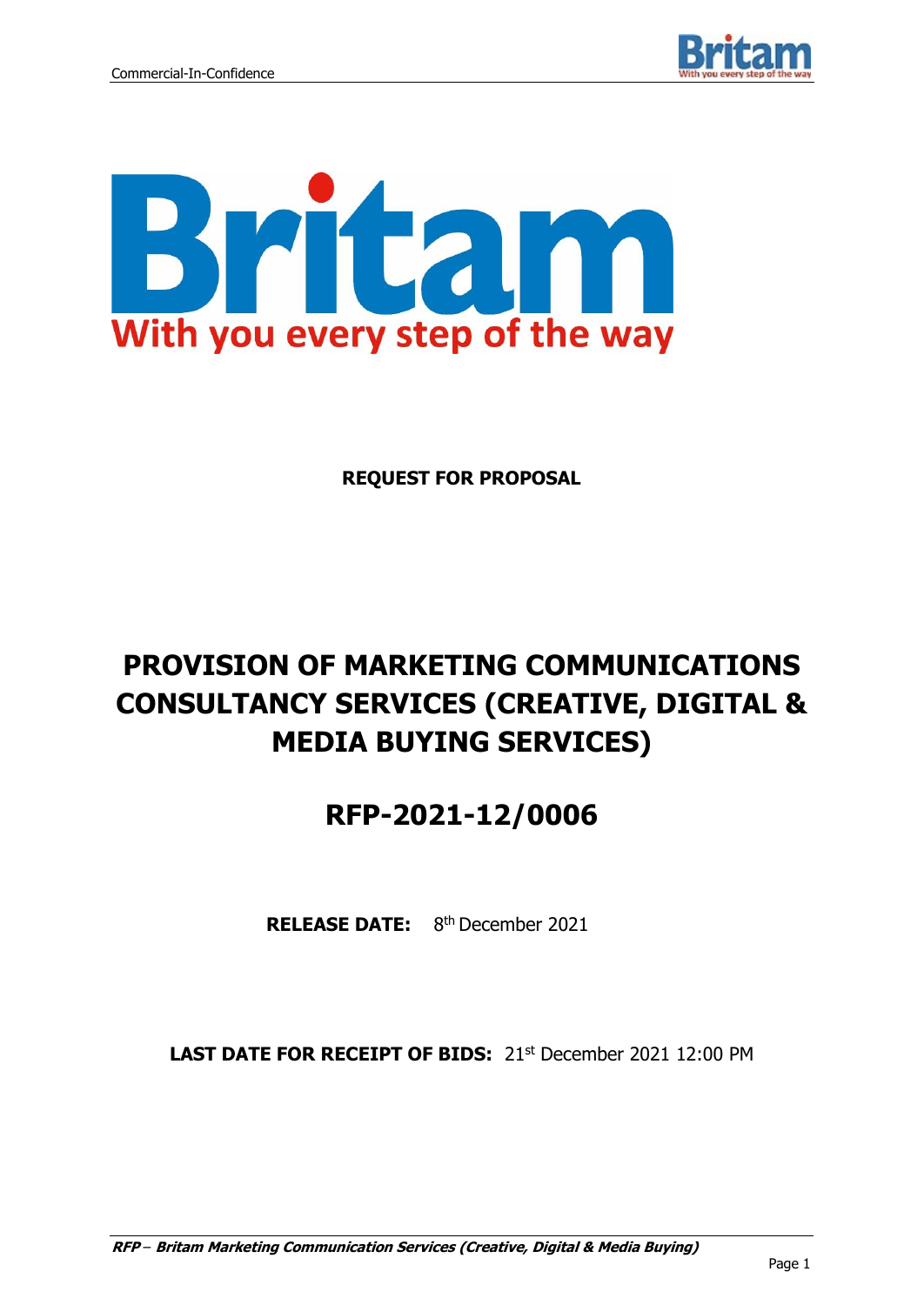

## **Table of Contents**

| 1.                 |                                                  |  |
|--------------------|--------------------------------------------------|--|
| 1.0                |                                                  |  |
| 1.1                |                                                  |  |
| 1.2                |                                                  |  |
| 2.                 |                                                  |  |
| 2.0                |                                                  |  |
| 2.1                |                                                  |  |
| 2.2                |                                                  |  |
| 3                  |                                                  |  |
| 3.0                |                                                  |  |
| 3.1                |                                                  |  |
| 4                  |                                                  |  |
| 4.0                |                                                  |  |
| 4.1                |                                                  |  |
| 4.2                |                                                  |  |
| 4.3                |                                                  |  |
| 4.4<br>4.5         |                                                  |  |
|                    |                                                  |  |
| 5                  |                                                  |  |
| 5.1.               |                                                  |  |
| 5.2.               |                                                  |  |
| 5.3.               | APPLICATION OF GENERAL CONDITIONS OF CONTRACT 11 |  |
| 5.4.               |                                                  |  |
| 5.5.               |                                                  |  |
| 5.6.               |                                                  |  |
| 5.7.               |                                                  |  |
| 5.8.               |                                                  |  |
| 5.9.               |                                                  |  |
| 5.10.              |                                                  |  |
| 6                  |                                                  |  |
| 6.1                | <b>GENERAL</b>                                   |  |
| 6.2                |                                                  |  |
| 6.2.1              |                                                  |  |
| 6.2.2              |                                                  |  |
| 6.2.2.1<br>6.2.2.2 |                                                  |  |
| 6.2.2.3            |                                                  |  |
| 6.2.3              |                                                  |  |
| 6.2.3.1<br>6.2.3.2 |                                                  |  |
| 6,2.4              |                                                  |  |
| 6.2.5              |                                                  |  |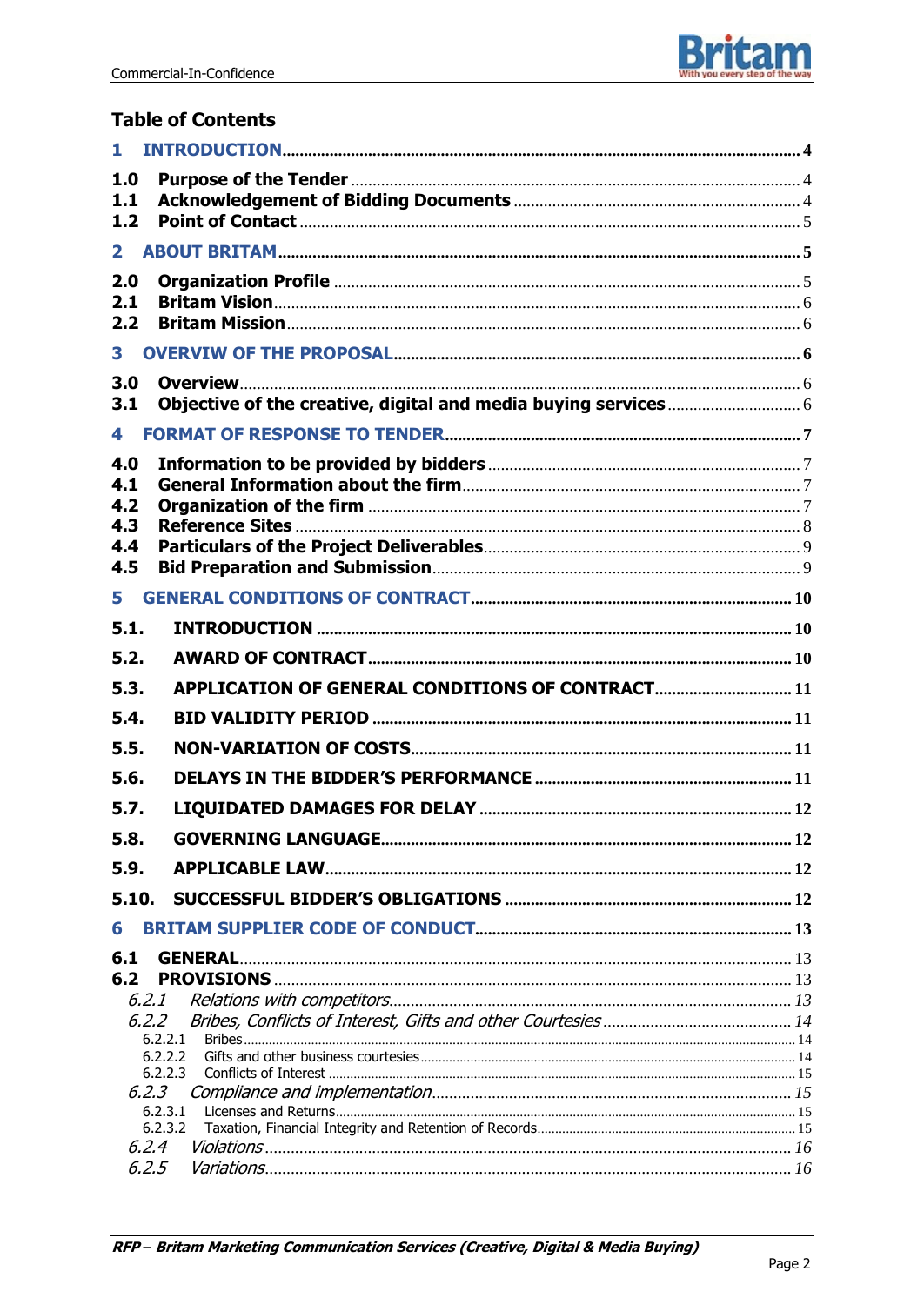

#### **EXPRESSSION OF INTENT TO PARTICIPATE IN TENDER**

This form is to be completed on receipt of the tender document from Britam Holdings Plc.

This page is to be completed immediately and scan copy in PDF format e-mailed to [procurement@britam.com.](mailto:procurement@britam.com) The data contained in this form will be used to send out any addenda that may arise. Firms that do not register their interest by completing this form may not be sent addenda that may arise.

\_\_\_\_\_\_\_\_\_\_\_\_\_\_\_\_\_\_\_\_\_\_\_\_\_\_\_\_\_\_\_\_\_\_\_\_\_\_\_\_\_\_\_\_\_\_\_\_\_\_\_\_\_\_\_\_\_\_\_\_\_\_\_\_\_\_\_\_\_\_\_\_\_\_

Name of the firm's representative completing this form:

| Firm's Name:      |  |
|-------------------|--|
| Address:          |  |
| Tel No:           |  |
| Email Address:    |  |
| Signature:        |  |
| Signed by (Name): |  |
| Position in Firm: |  |
|                   |  |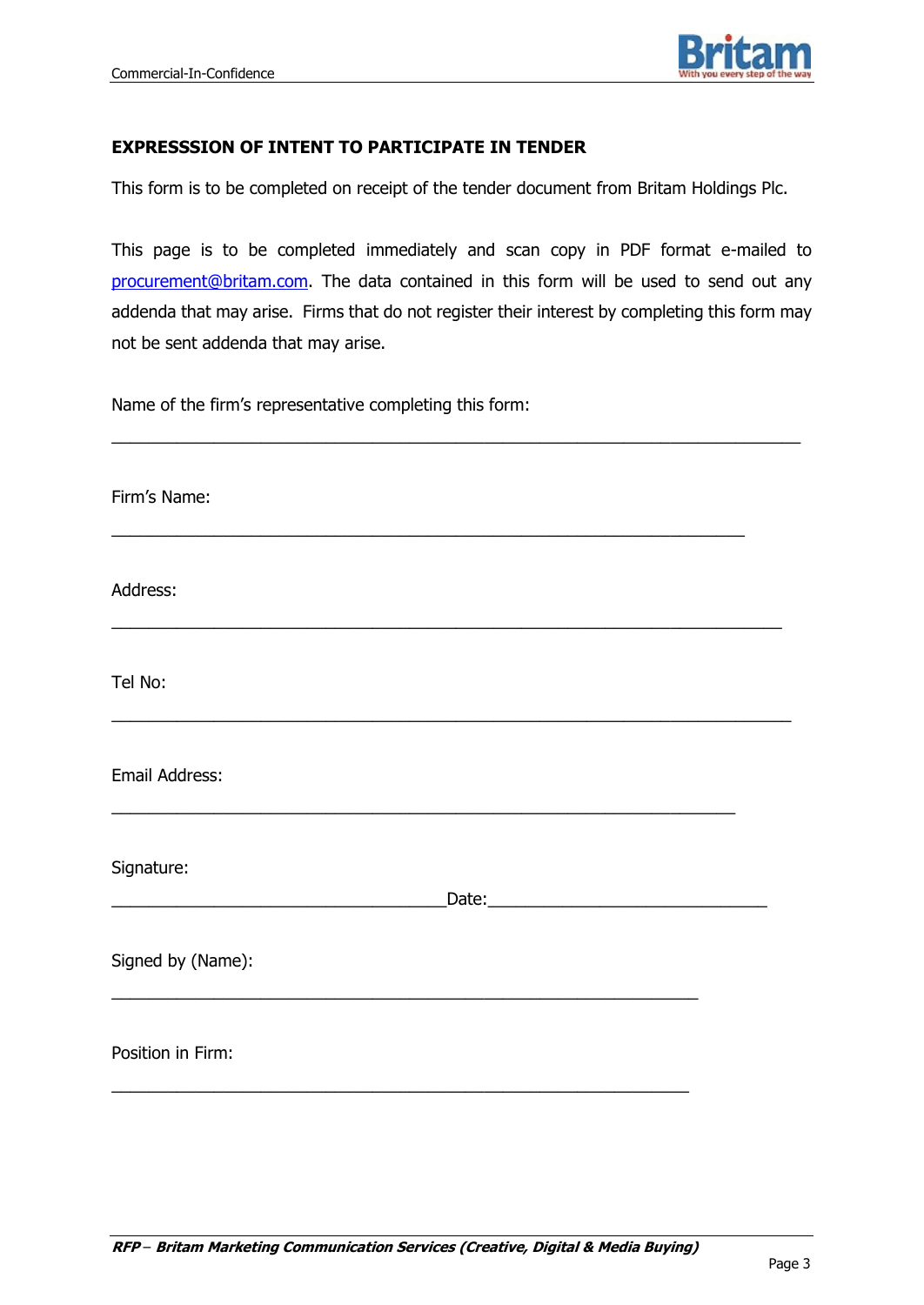## **1.0 Purpose of the Tender**

The Britam Holdings Plc. ("Britam") invites qualified firms to submit their proposals for the Provision of Creative, Digital & Media Buying Services for all its business units across the network.

This Request for Proposal (RFP) is being made available to interested service providers on an open tender basis. This document is intended to provide vendors with sufficient understanding of the Britam's requirements to enable them to respond.

For the purposes of the RFP it is necessary to disclose information in this document, and its schedules, which is considered confidential and should therefore not be used (otherwise other than in furtherance of this tender) or disclosed to any third party without explicit prior written consent of Britam.

Britam on its part also acknowledges that it is requesting through this RFP for information that is confidential and therefore commits in equal terms to reciprocal confidentiality.

#### **1.1 Acknowledgement of Bidding Documents**

Britam invites proposals for the Provision of Creative Consultancy Services for all its business units across the network in accordance with the requirements set out in this document. Within two (2) working days of receipt of the RFP, the Bidder is required to acknowledge receipt of the RFP, and notify his intention to submit a bid by email to Britam at [procurement@britam.com.](mailto:procurement@britam.com) The mail will include the signed registration template on Page 4 of this document.

Working days are defined as being any day of the week between Monday and Friday (0800 – 1700 hrs) excluding weekends and gazetted public holidays in the Republic of Kenya).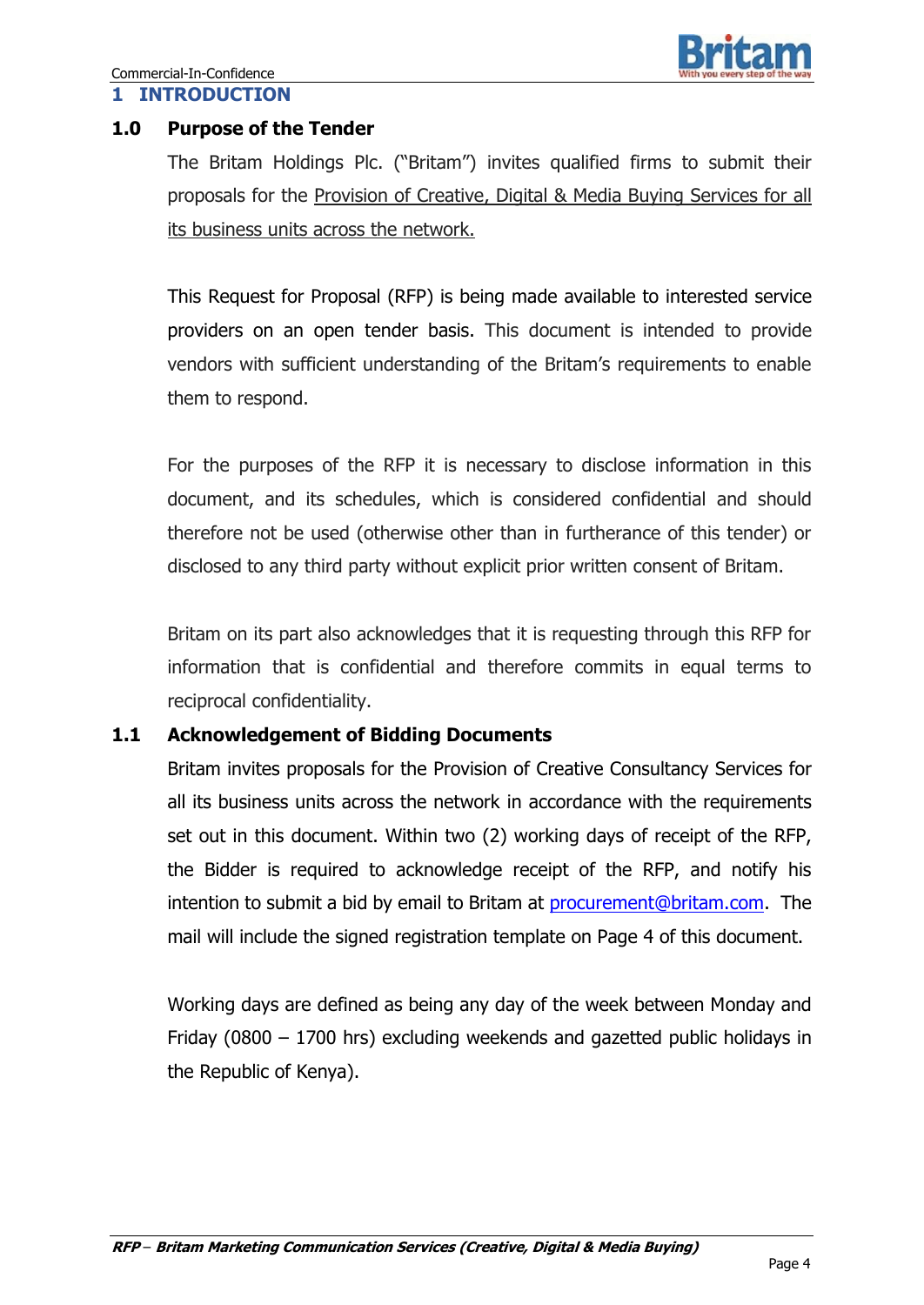

Failure to do so shall be perceived as an intention not to submit a bid and the Bidder will be eliminated from the bid process, and required to destroy the RFP document in keeping with confidentiality requirements.

## **1.2 Point of Contact**

All enquiries or correspondence concerning the details of this tender should be addressed, in the first instance by e-mail to: **[procurement@britam.com.](mailto:procurement@britam.com)**  The subject on the email should be "CLARIFICATION ON THE RFP PROVISION OF CREATIVE, DIGITAL & MEDIA BUYING SERVICE."

- All responses from Britam to the Bidder shall be channelled through the Procurement Manager.
- It is the responsibility of the Bidder to obtain any further information required to complete this RFP.
- Any clarification request and their associated response will be circulated to all Bidders.
- All clarifications must be sought at the latest 3 days prior to the close of the RFP.

## **2 ABOUT BRITAM**

#### **2.0 Organization Profile**

**Britam Holdings PLC** ("Britam") is a leading diversified financial services group, listed on the Nairobi Securities Exchange. The group has interests across the Eastern and Southern Africa region, with operations in Kenya, Uganda, Tanzania, Rwanda, South Sudan, Mozambique and Malawi. The group offers a wide range of financial products and services in Insurance, Asset management, Banking and Property. For more information, please visit <http://www.britam.com/>

The Group offers a wide range of products and services to individuals, small businesses, corporations and government entities. The range of products includes life insurance, pensions, health insurance, and general insurance through its insurance businesses in the region. The financial solutions which include, unit trusts, investment planning, wealth management, off-shore investments, retirement planning and discretionary portfolio management which are offered through its asset management business. Britam's 2021-2025 Strategy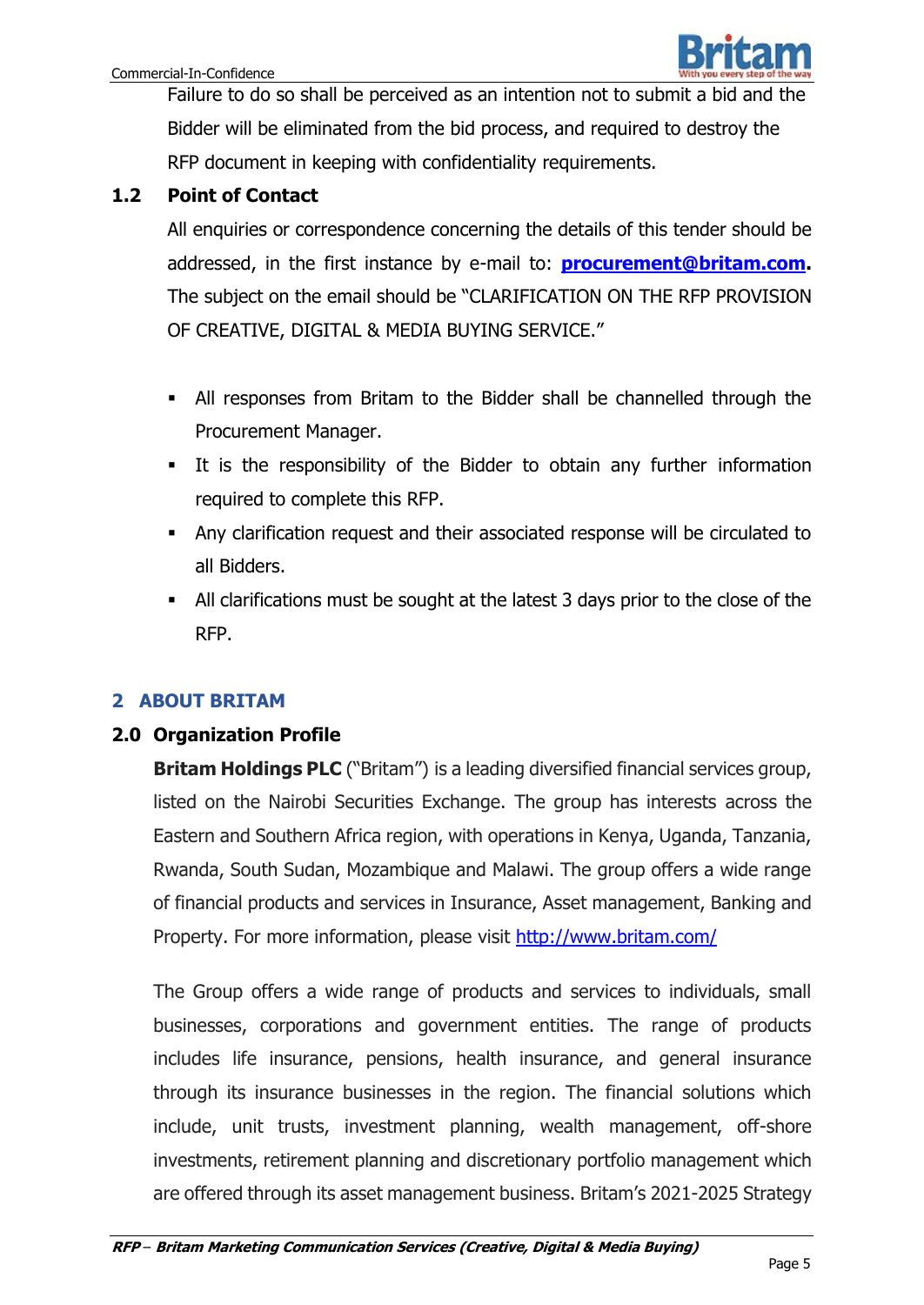

is set to transform it into a more customer-centric organization with agile customer-focused teams supported and leveraged on technology In addition, the company carries out property development, and also has substantial investments in the banking sector. For More information please visit [ht](http://www.britam.co.ke/)tp://www.britam.com

## **2.1 Britam Vision**

To be the leading diversified financial services company in our chosen markets across Africa.

## **2.2 Britam Mission**

Providing you with financial security every step of the way.

## **2.3 Britam Values**

Respect, Integrity, Innovation and Customer Focus.

## **3 OVERVIEW OF THE PROPOSAL**

## **3.0 Overview**

In an effort to more closely and personally engage with our customers, as well as increase brand and product visibility Britam is looking for a consultant to undertake **marketing communications services (Creative, Digital & Media Buying)** for its corporate brand and products across all business units.

## **3.1 Objective of the Marketing Communications Consultant:**

The objective of the Marketing Communications Consultant is to avail the following comprehensive services (to the possible extent subject to the consultant's key strengths);

- a. **Creative services** Conceptualisation of creative campaigns. This scope includes Large, Medium and Small sized campaigns
	- i. Collateral development Script writing and design layout of brand & product support materials: fliers, brochures, roll-up banners, emails templates etc.
	- ii. Production services Agile In-house production of product videos and customer interview videos. Overseeing the production of radio, TV and digital content
- b.
- c. **Digital Services**  Provision of the exhaustive suite of services within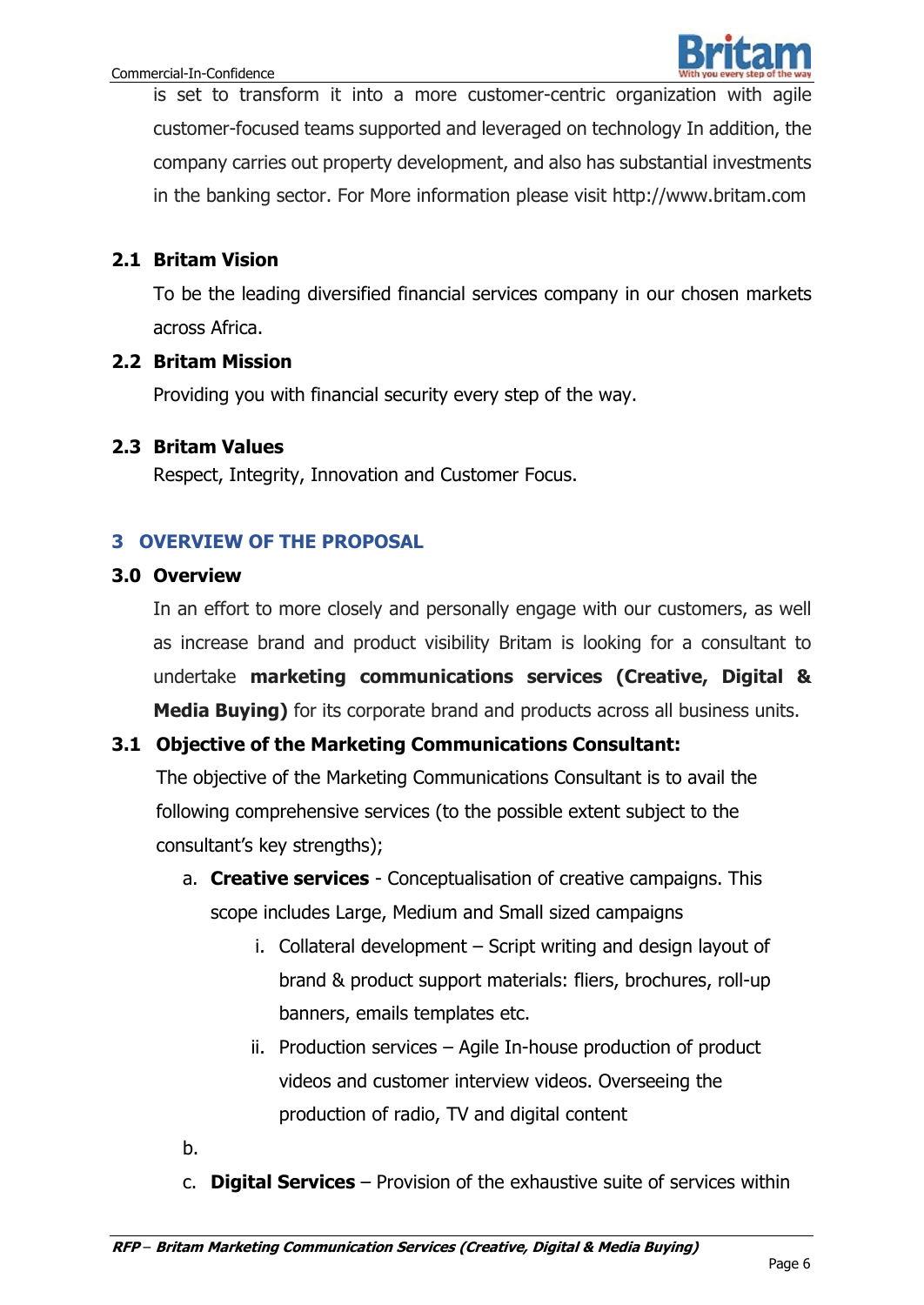

digital and social media strategy. These include but not limited to digital creative services, community management, digital media buying and data monitoring and analytics

- d. **Media Buying Services –** Development of media planning and buying strategies for the Britam brand and products suite. This will include sourcing for, management and monitoring of ATL & BTL media channels
- e. **Revenue growth –** Participation in and ownership of the annual business objectives which will require all executed campaigns to demonstrate their Return on Investment as well as act as a consistent sale leads pipeline for the business

## **4 FORMAT OF RESPONSE TO TENDER**

## **4.0 Information to be provided by bidders**

All bids should contain **ALL INFORMATION REQUESTED IN SECTIONS 4.1** 

**TO 4.5.** The information should be in the following order.

## **4.1 General Information about the firm**

Provide the following documentation in respect of your company.

- (i) Certificate of registration (or its equivalent) that is valid in accordance with any legally recognised jurisdiction
- (ii) Tax compliance certificate (or its equivalent) that is valid in accordance with any legally recognised jurisdiction
- (iii)Current County Trade license/Business permit
- (iv)Accreditation or a licence to perform similar services in by the Insurance Regulatory Authority.
- (v) Company Profile, with a clear organogram and area of speciality
- (vi)List of Directors (Name, ID Number/passport number, Nationality, Telephone and physical address
- (vii) Britam Non-Disclosure Agreement (document to be provided to accompany this RFP)
- (viii) Britam Supplier Code of Conduct (document to be provided to accompany this RFP)

Britam Business Litigation and Probity; and Lead Time and Credit Period

Declaration Form (document to be provided to accompany this RFP

## **4.2 Organization of the firm**

- Depth of the firm's practice in serving global clients of the scale and scope of Britam.
- Briefly highlight the profiles and technical qualifications of key staff to be involved in the project.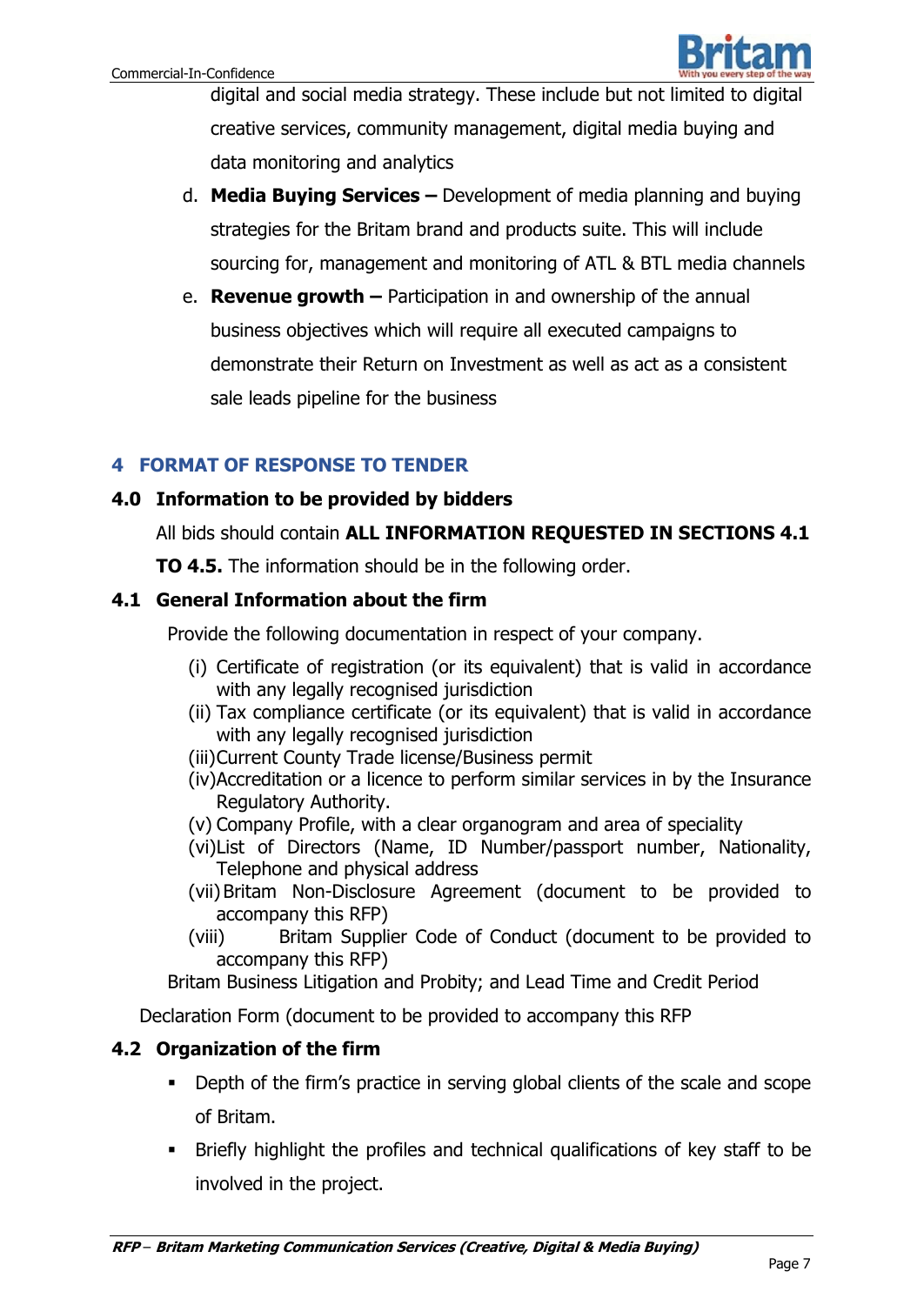

Statement summarizing the benefit to Britam of engaging the firm.

#### **4.3 Reference Sites**

Statement of capabilities and references in similar projects undertaken over the last five years including a brief description of the projects undertaken and reference letters. There will be an added advantage if the firm has relevant experience with a similar insurance and asset management company in Africa.

By responding to this Tender the service provider confirms that they have no objection to Britam obtaining independent references from their current customers in furtherance of this Tender.

4.4 Customisation of the partner's capabilities to Britam needs

#### **4.4 Particulars of the Project Deliverables**

Selection of the partner shall be largely based on their ability to match their key capabilities with our specific and unique characteristics as an organisation. Britam has over 50 years' experience in the financial services sector and we are the current market leaders in the Life Insurance Products category. With a branch network of over 30 branches and a Financial Advisors network spanning over 1500 employees, we are looking to leverage on our strengths to establish our dominance in the market and defend our market share. We have presence in 7 African countries and for over 13 years been awarded The Company of the year by Association of Kenya Insurers (AKI).

We are looking to adapt new age marketing communication tactics in the following areas (but not limited to):

#### Internal Communication

- $\triangleright$  Identification and adoption of unique and effective staff engagement tactics that lead to a unifying culture
- $\triangleright$  Vibrant campaigns to support internal sales drives without fatigue such as staff recognitions, awards, customer service week etc.
- $\triangleright$  Agile and quick production of internal content such as videos, e-shots, photography etc.

#### External Communication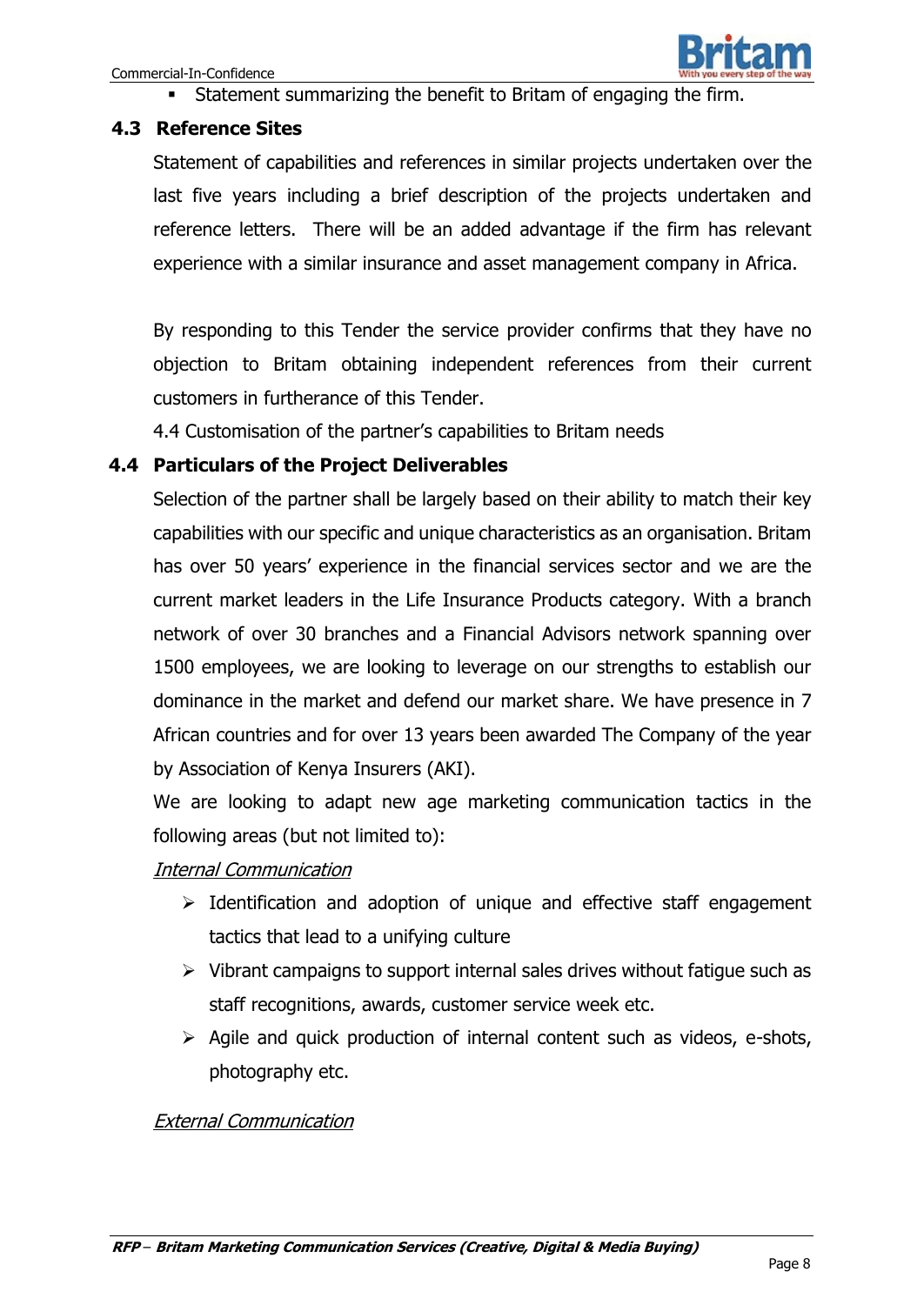- $\triangleright$  A clear understanding and appreciation of the diverse customer segments served by Britam. Of special focus is Retail, Corporate and Emerging markets ('Hustlers' and GIG economy)
- $\triangleright$  Adoption of our social media as an active and consistent platform for brand engagement and a healthy leads pipeline
- $\triangleright$  Adoption of strategic channels that enable us to adopt an 'always on' media strategy and plan for consistent brand presence across the year
- $\triangleright$  Incorporation of digital & traditional product activations for support of product sales initiatives into our GTM plans
- $\triangleright$  Take the lead in simplifying the insurance sector through adoption of simpler language, unique advertising tactics and content
- $\triangleright$  Identification and execution of tactics that lead to an improved customer retention rate
- $\triangleright$  Ability to provide reliable and agile graphics services to support the timely development of forms, leaflets, brochures etc

## **4.5 Costing of the Project Deliverables**

This section shall provide details including but not limited to indicative monthly costs based on the scope of work and visual examples of similar work carried out.

#### **4.6 Bid Preparation and Submission**

Bid documents should be put in plain sealed envelopes labelled as below and dropped in the tender box located on 5<sup>th</sup> floor Britam Centre, Nairobi.

# **RFP FOR PROVISION OF CREATIVE, DIGITAL & MEDIA BUYING SERVICES-RFP-2021-12-0006**

Tenders may also be posted earlier than the deadline to:

The Head of Procurement Britam Head Office Mara / Ragati Road Junction, Upper Hill P. O. BOX 30375 – 00100 Nairobi, Kenya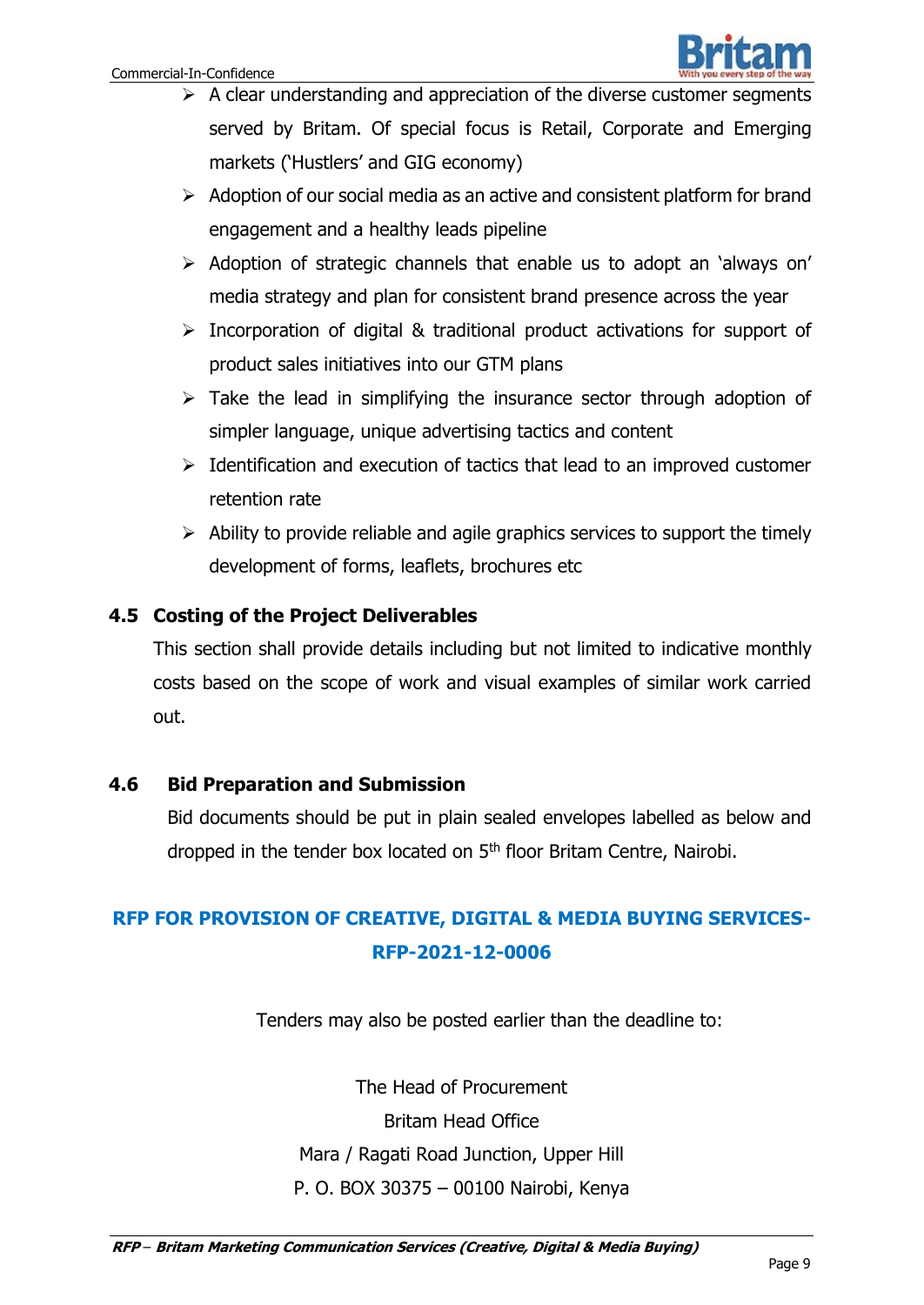

And marked at the top **"DO NOT OPEN BEFORE 21st DECEMBER 2021, 12:00 PM (GMT +3)"**

Offers must be submitted in two separate documents, 1(one) technical- and 1 (one) commercial bids and must be submitted in separate files/envelopes, clearly identified as:

- The file with the technical proposal should be identified as follow **NAME OF THE COMPANY, TECHNICAL PROPOSAL, PROVISION OF BRITAM CREATIVE SERVICES**
- The file with commercial proposal should be identified as follows: **NAME OF THE COMPANY, COMMERCIAL/FINANCIAL PROPOSAL, PROVISION OF BRITAM CREATIVE SERVICES**

A soft copy of the bid should also be submitted on Flash disk together with the bid documents through the tender box. No soft copy submission of the bid shall be made through any electronic means prior to the bid opening. Any such electronic submission shall lead to disqualification of the bid.

## **GENERAL CONDITIONS OF CONTRACT**

#### **5.1. Introduction**

Specific terms of contract shall be discussed with the bidder whose proposal will be accepted by the Company. The resulting contract shall include but not be limited to the general terms of contract as stated below from 5.2 to 5.14.

#### **5.2. Award of Contract**

Following the opening and evaluation of proposals, the Company will award the Contract to the successful bidder whose bid has been determined to be substantially responsive and has been determined as the best evaluated bid. Britam will communicate to the selected bidder its intention to finalize the draft conditions engagement in consultation with the bidder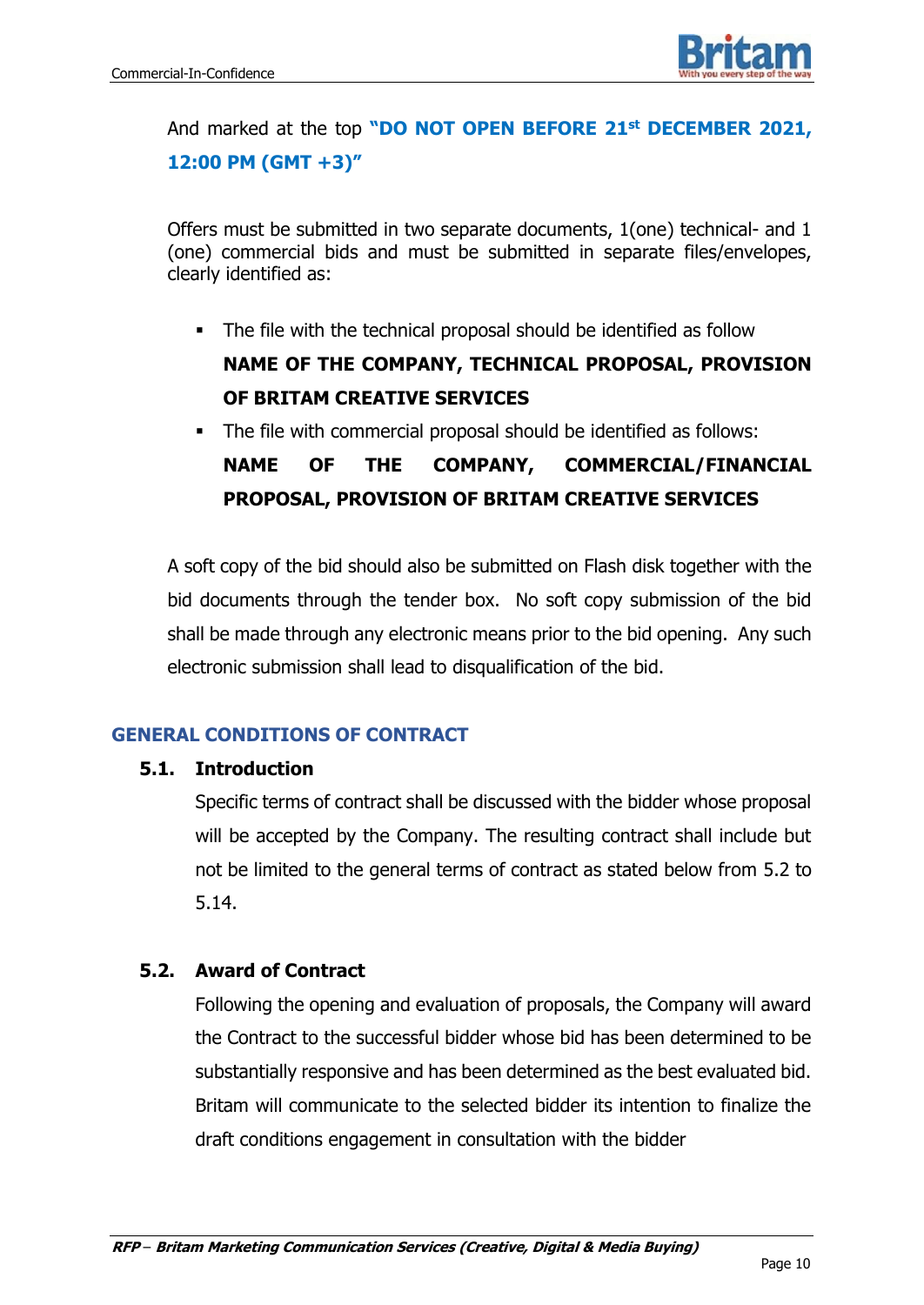## **5.3. Application of General Conditions of Contract**

These General Conditions (sections 5.2 to 5.14) shall apply to the extent that they are not superseded by provisions in other parts of the Contract that shall be signed.

## **5.4. Bid Validity Period**

Bidders are requested to hold their proposals valid for ninety (90) days from the closing date for the submission.

## **5.5. Non-variation of Costs**

The prices quoted for the service and subsequently agreed and into the contract shall be held fixed for the contract period.

## **5.6. Delays in the Bidder's Performance**

- 5.6.1. Delivery and performance of the Transaction shall be made by the successful Bidder in accordance with the time schedule as per Agreement.
- 5.6.2. If at any time during the performance of the Contract, the Bidder should encounter conditions impeding timely delivery and performance of the Services, the Bidder shall promptly notify the Company in writing of the fact of the delay, its likely duration and its cause(s). As soon as practicable after receipt of the Bidder's notice, the Company shall evaluate the situation and may at its discretion extend the Bidder's time for performance, with or without liquidated damages, in which case the extension shall be ratified by the parties by amendment of the Contract.
- 5.6.3. Except in the case of "force majeure" as provided in Clause 5.14, a delay by the Bidder in the performance of its delivery obligations shall render the Bidder liable to the imposition of liquidated damages pursuant to Clause 5.8.

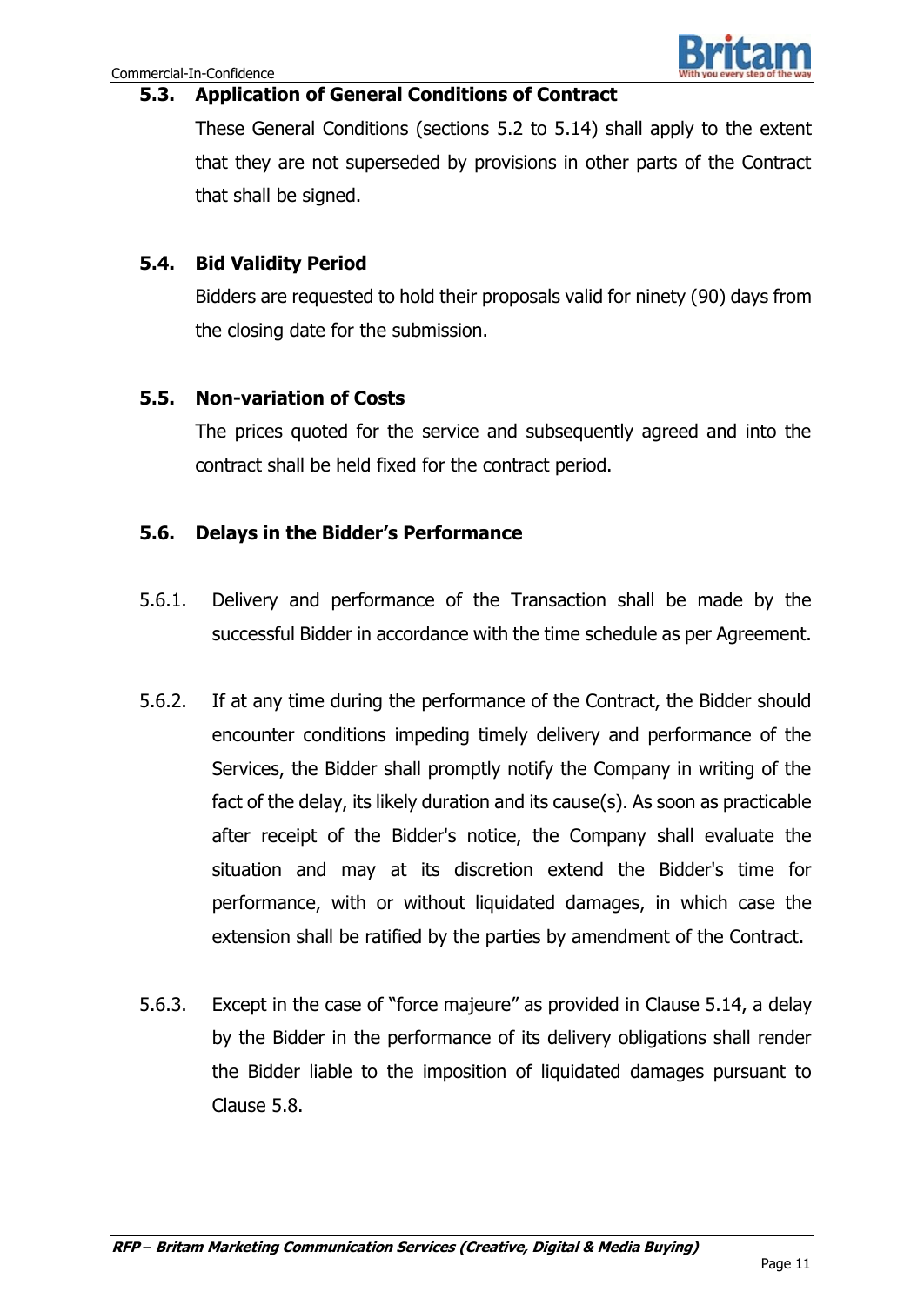#### **5.7. Liquidated damages for delay**

The contract resulting out of this RFP shall incorporate suitable provisions for the payment of liquidated damages by the bidders in case of delays in performance of contract.

## **5.8. Governing Language**

The Contract shall be written in the English Language. All correspondence and other documents pertaining to the Contract which are exchanged by the parties shall also be in English language.

## **5.9. Applicable Law**

This agreement arising out of this RFP shall be governed by and construed in accordance with the laws of Kenya and the parties submit to the exclusive jurisdiction of the Kenyan Courts.

## **5.10. Successful Bidder's Obligations**

The successful bidder:

- 5.10.1. Is obliged to work closely with Britam staff, act within its own authority, and abide by directives issued by the Company that are consistent with the terms of the Contract.
- 5.10.2. Will abide by the job safety measures and will indemnify the Company from all demands or responsibilities arising from accidents or loss of life, the cause of which is the Bidder's negligence. The Bidder will pay all indemnities arising from such incidents and will not hold the Company responsible or obligated.
- 5.10.3. Will be responsible for managing the activities of its personnel, or subcontracted personnel, and will hold itself responsible for any misdemeanours.
- 5.10.4. Will not disclose the Company`s information it has access to, during the course of the work, to any other third parties without the prior written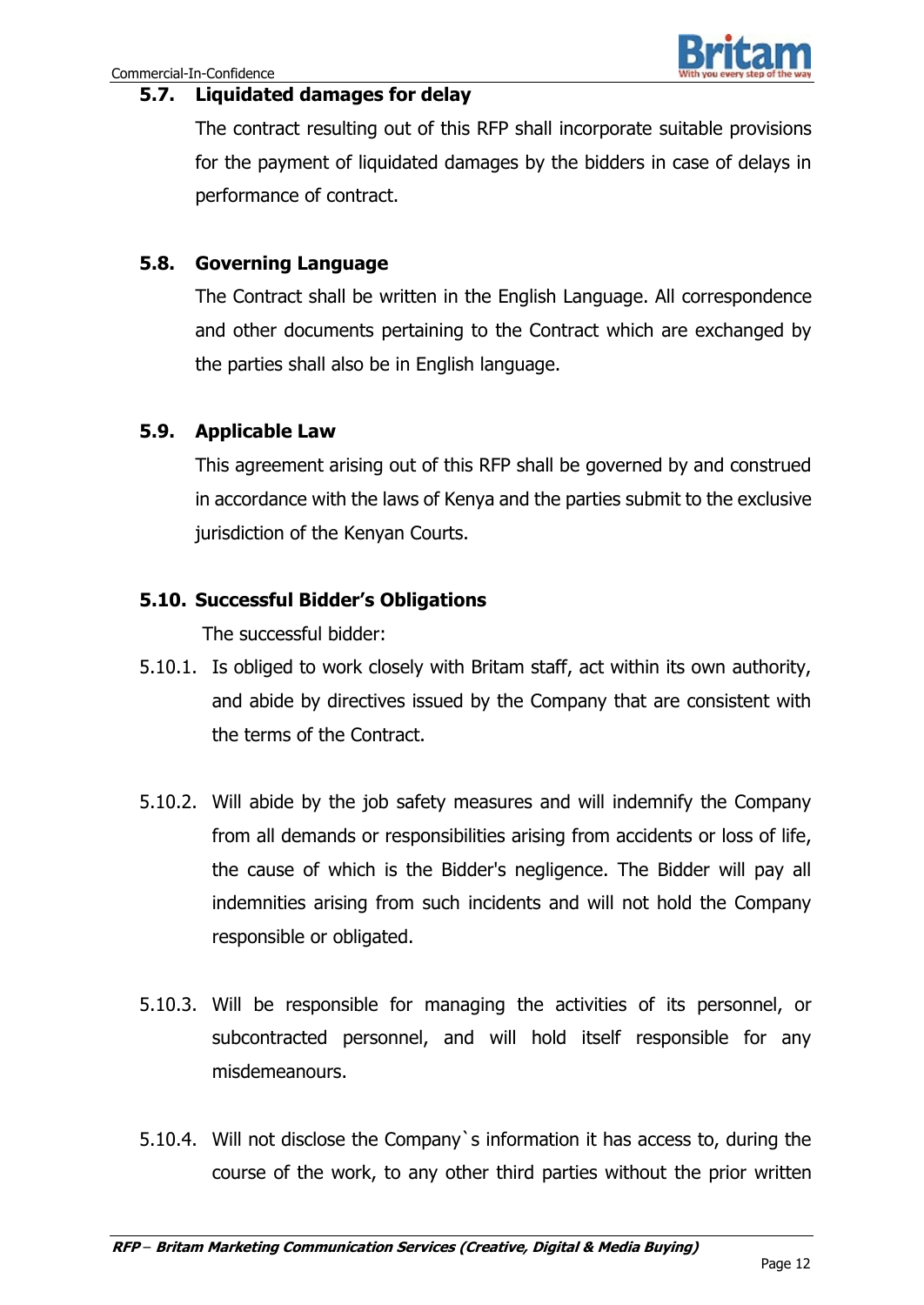

authorization of the Company. This clause shall survive the expiry or earlier termination of the contract

5.10.5.

### **5.11. PAYMENT TERMS**

Britam will not make any payments in advance. Britam will issue an LPO for all services required and the LPO will be paid 30 days from receipt of invoices in arrears. Britam will not accept partial deliveries and neither will it make partial payments.

## **6 BRITAM SUPPLIER CODE OF CONDUCT**

#### **6.1 GENERAL**

This Code is applicable to all Britam suppliers (hereinafter "Supplier" or "Suppliers") and their employees (be they temporary, casual or permanent) and sub-contractors throughout the world. Britam requires all Suppliers to conduct their business dealings with Britam in compliance with this Code and in compliance with all laws applicable to the Supplier's' business, wherever conducted. By entering into business transactions with Britam, the Supplier agrees to abide by the terms of this Code and acknowledge that compliance with this Code is required to maintain the Supplier's status as a Britam Supplier. Britam shall have the right to terminate any Supplier's contract for failure to comply with the provisions of this Code. Britam recognizes that local laws may in some instances be less restrictive than the provisions of this Code. In such instances Suppliers are expected to comply with the Code. If local laws are more restrictive than the Code, then Suppliers are expected to comply with applicable local laws.

#### **6.2 PROVISIONS**

In particular, Suppliers must comply with the following:

#### **6.2.1 Relations with competitors**

Suppliers will be required to comply with applicable antitrust or competition laws and will not engage in any restrictive trade practices. Suppliers will at all-time act in a manner that will uphold and encourage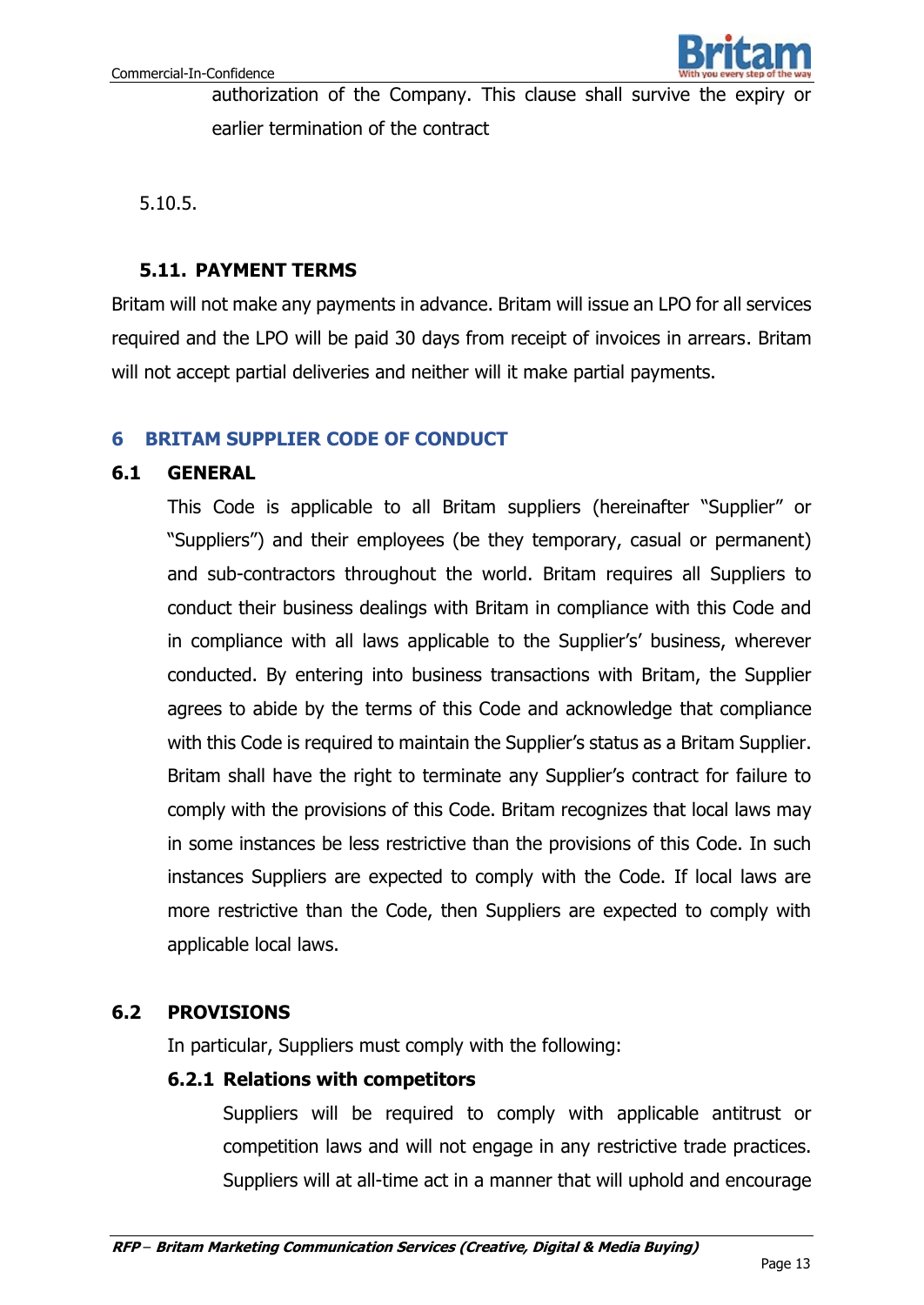

healthy competition. The applicable anti-trust legislation with regard to Kenya operations is the Restrictive Trade Practices, Monopolies and Price Control Act (Cap 504 Laws of Kenya).

## **6.2.2 Bribes, Conflicts of Interest, Gifts and other Courtesies**

## 6.2.2.1 Bribes

Suppliers shall not make or offer bribes or payments of money or anything of value to any Britam employee or any other person including officials, employees, or representatives of any government or public or international organisation, or to any other third party for the purpose of obtaining or retaining business with Britam. For the avoidance of doubt Britam considers an act of bribery to include the giving of money or anything of value to anyone where there is belief that it will be passed on to a government official or Britam employee for this purpose. Suppliers are required to comply with all applicable local anti-bribery laws.

## 6.2.2.2 Gifts and other business courtesies

Suppliers shall ensure that any expenditure incurred in relation to any particular Britam employee or government official is in the ordinary and proper course of business and cannot reasonably be construed as a bribe or so as to secure unfair preferential treatment. A general guideline for evaluating whether a business courtesy is appropriate is whether public disclosure would be embarrassing to the Supplier or Britam.

Britam employees may accept unsolicited gifts from Suppliers provided:

- they are items of nominal value KShs 1500 or less, or
- they are advertising or promotional materials having wide distribution e.g. calendars, stationaries, diaries, etc; and
- Acceptance of the gift does not violate any applicable law.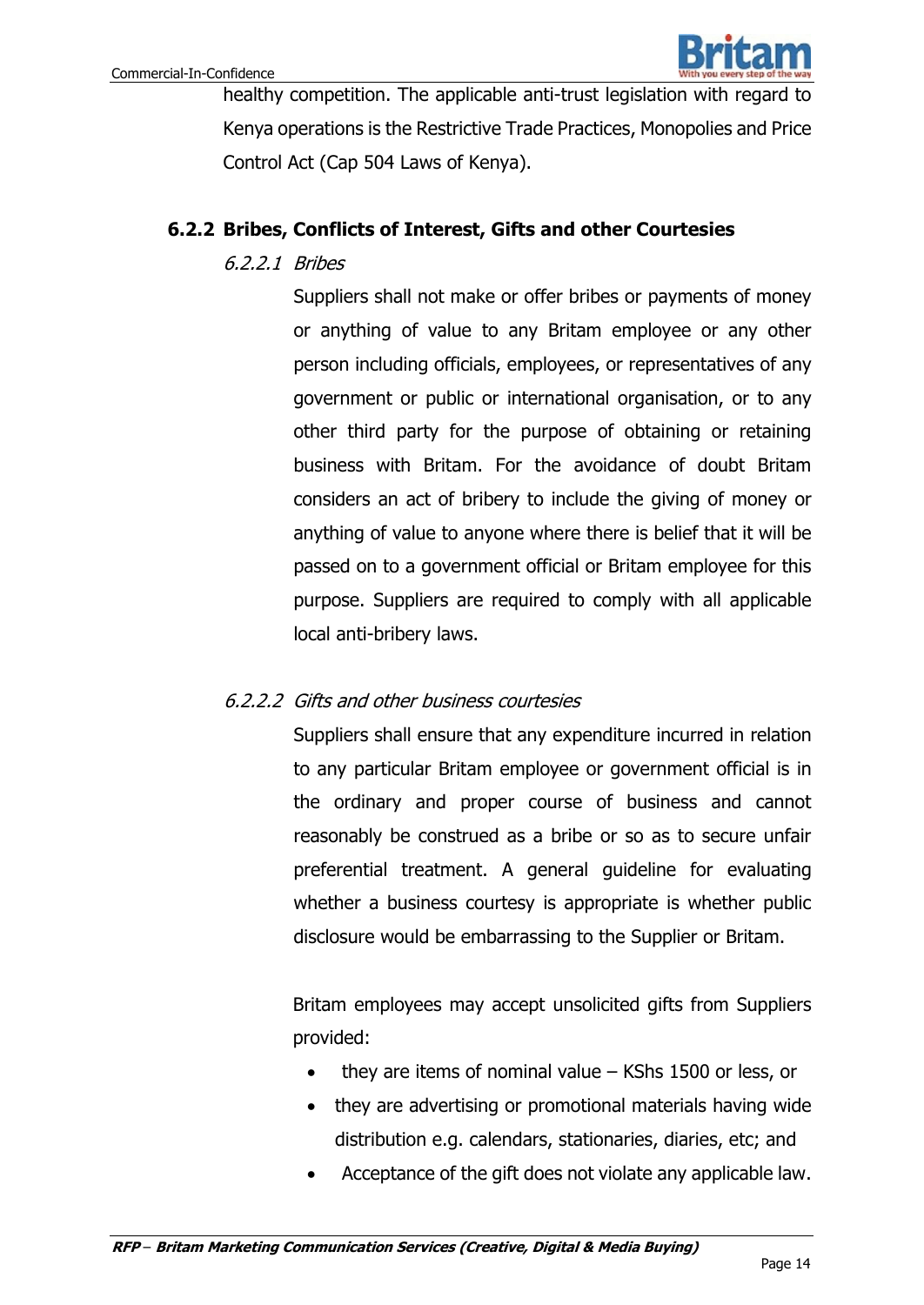## 6.2.2.3 Conflicts of Interest

No supplier shall enter into a financial or any other relationship with a Britam employee that creates a conflict of interest for Britam. A conflict of interest arises when the material personal interests of the Britam employee are inconsistent with the responsibilities of his/her position with the company. All such conflicts must be disclosed and approval to the transaction given.

# **6.2.3 Compliance and implementation**

## 6.2.3.1 Licenses and Returns

The Supplier will be required to obtain and renew, in accordance with any law or regulations all permits, licenses and authorizations required for it to carry out its business. In addition, the Supplier will be required to prepare and file any returns that it may be required to file under its incorporation statute, the Companies Act (Cap 486 Laws of Kenya) or applicable local or Kenyan revenue legislation.

## 6.2.3.2 Taxation, Financial Integrity and Retention of Records

- The Supplier will comply with all revenue laws and will not evade tax.
- Suppliers will be required to maintain accurate and reliable financial and business records and shall not have any false or inaccurate accounting books or records related to Britam for any reason. Suppliers shall maintain all business records at the minimum in compliance with the provisions outlined by the Kenya Revenue Authority or local revenue authorities from time to time.
- When any government investigation or audit is pending or ongoing then Suppliers will not destroy any relevant records until the matter has been investigated and closed.